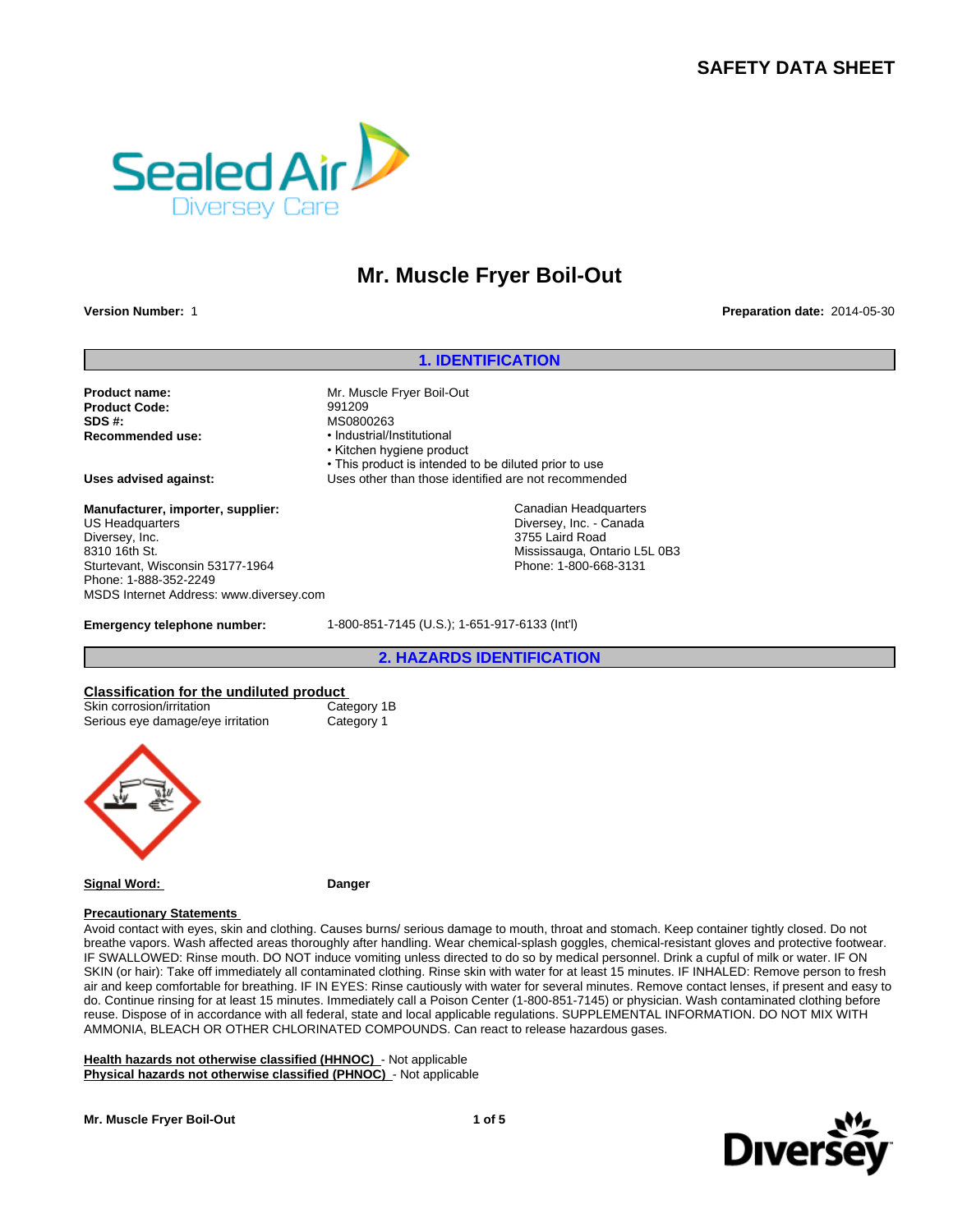### **Classification for the diluted product** @ 1:128

This product, when diluted as stated on the label, is not classified as hazardous according to OSHA 29CFR 1910.1200 (HazCom 2012-GHS) and current Canadian Controlled Products Regulations (CPR).

### **Precautionary Statements**

None required.

# **3. COMPOSITION/INFORMATION ON INGREDIENTS**

# **Classified Ingredients**

| redient(s<br>ina <sup>.</sup> | CACH<br>unj.                                               | 'Noigh<br>$\cdot$ $\cdot$<br>elani<br>- |
|-------------------------------|------------------------------------------------------------|-----------------------------------------|
| ∟ethoxvlates<br>Alcoho        | $30.46$ <sup>-<math>\degree</math></sup><br>0.0120<br>- אי | 10%                                     |
| acetic acid<br>o droving      | $\rightarrow$<br>$\overline{\phantom{a}}$<br>. د           | 10%                                     |

\*Exact percentages are being withheld as trade secret information

## **4. FIRST AID MEASURES**

# **Undiluted Product:**

**Eyes:** IF IN EYES: Rinse cautiously with water for several minutes. Remove contact lenses, if present and easy to do. Continue rinsing for at least 15 minutes.

**Skin:** IF ON SKIN (or hair): Take off immediately all contaminated clothing. Rinse skin with water for at least 15 minutes.

**Inhalation:** IF INHALED: Remove person to fresh air and keep comfortable for breathing.

**Ingestion:** IF SWALLOWED: Rinse mouth. DO NOT induce vomiting unless directed to do so by medical personnel. Drink a cupful of milk or water.

**Most Important Symptoms/Effects:** No information available.

**Immediate medical attention and special treatment needed** Not applicable.

**Aggravated Medical Conditions:** Persons with pre-existing skin disorders may be more susceptible to irritating effects.

# **Diluted Product:**

**Eyes:** Rinse with plenty of water If irritation occurs and persists, get medical attention. **Skin:** Rinse with plenty of water If irritation occurs and persists, get medical attention. **Inhalation:** No specific first aid measures are required **Ingestion:** Rinse mouth with water.

### **5. FIRE-FIGHTING MEASURES**

**Specific methods:** No special methods required<br> **Suitable extinguishing media:** The product is not flammable **Specific hazards:** 

The product is not flammable. Extinguish fire using agent suitable for surrounding fire.<br>Not applicable.

**Special protective equipment for firefighters:** As in any fire, wear self-contained breathing apparatus pressure-demand, MSHA/NIOSH (approved or equivalent) and full protective gear.

**Extinguishing media which must not be used for safety reasons:** No information available.

# **6. ACCIDENTAL RELEASE MEASURES**

**Environmental precautions and clean-up methods:**

**Personal precautions:** Put on appropriate personal protective equipment (see Section 8.). Clean-up methods - large spillage. Soak up with inert absorbent material. Shovel into suitable container for disposal. Use a water rinse for final clean-up.

# **7. HANDLING AND STORAGE**

**Handling:** Avoid contact with skin, eyes and clothing. Do not taste or swallow. Remove and wash contaminated clothing and footwear before re-use. Wash thoroughly after handling. DO NOT MIX WITH AMMONIA, BLEACH, OR OTHER CHLORINATED COMPOUNDS. Product residue may remain on/in empty containers. All precautions for handling the product must be used in handling the empty container and residue. FOR COMMERCIAL AND INDUSTRIAL USE ONLY.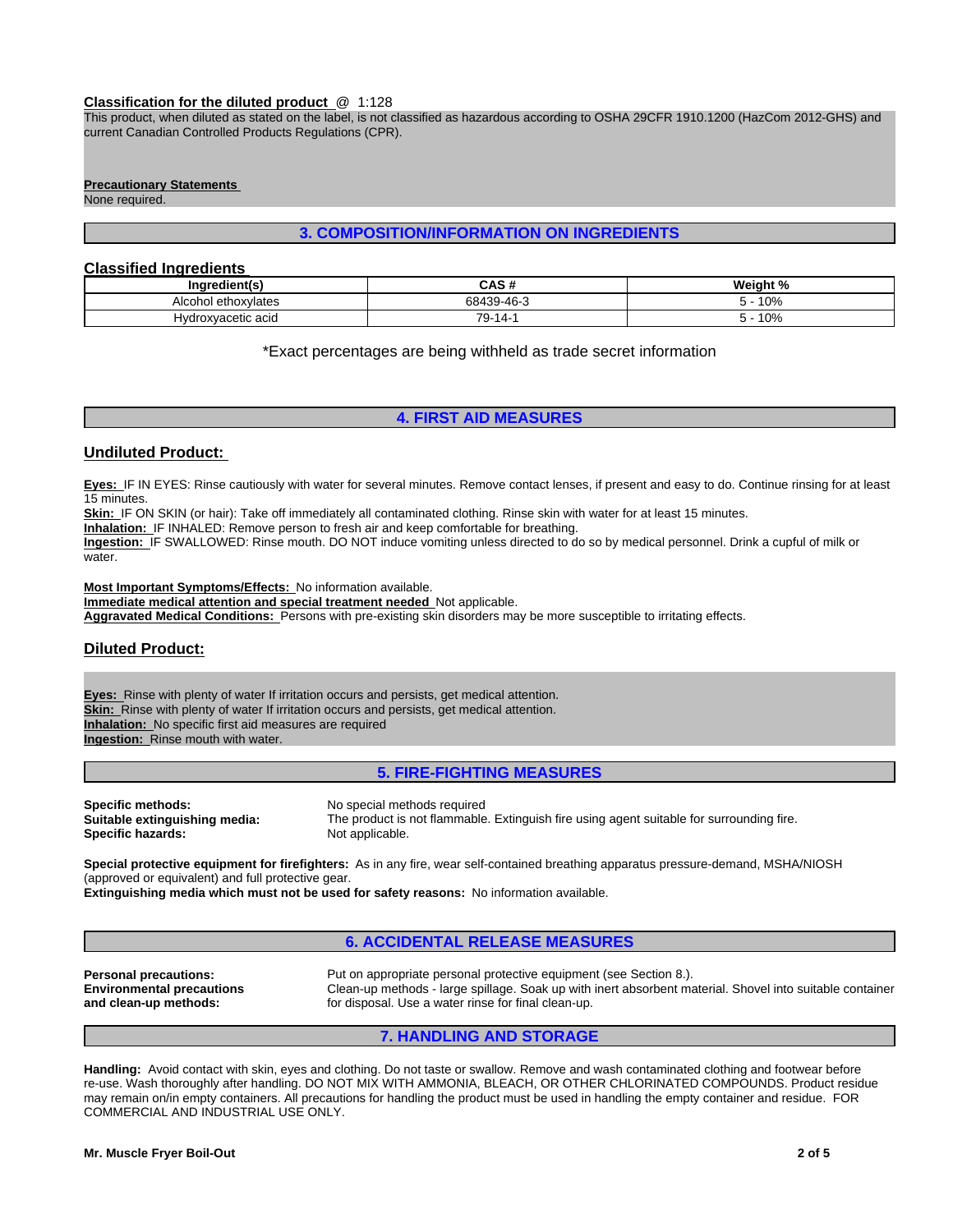### **Storage:**

Protect from freezing. Keep tightly closed in a dry, cool and well-ventilated place. KEEP OUT OF REACH OF CHILDREN. **Aerosol Level (if applicable) :** Not applicable

# **8. EXPOSURE CONTROLS / PERSONAL PROTECTION**

**Exposure Guidelines:** This product, as supplied, does not contain any hazardous materials with occupational exposure limits established by the region specific regulatory bodies.

| Ingredient(s                   | $\mathbf{A} \mathbf{A} \mathbf{A} \mathbf{B}$<br>was a | ncu | OCHA |
|--------------------------------|--------------------------------------------------------|-----|------|
| athovulatas<br>AIC<br>naw<br>. | $.49-16$<br>684                                        |     |      |
| cetic acid<br>HVC              | 70<br>14-1<br>้ ⊶<br>$\cdot$                           |     |      |

### **Undiluted Product:**

**Engineering measures to reduce exposure:**

No special ventilation requirements General room ventilation is adequate

| Chemical-splash goggles.<br>Chemical-resistant gloves.                 |
|------------------------------------------------------------------------|
|                                                                        |
|                                                                        |
| Protective footwear.                                                   |
| No special protective clothing is required.                            |
| Handle in accordance with good industrial hygiene and safety practice. |
|                                                                        |

**Diluted Product:** 

| Eye protection:                | No personal protective equipment required under normal use conditions. |
|--------------------------------|------------------------------------------------------------------------|
| <b>Hand protection:</b>        | No personal protective equipment required under normal use conditions. |
| Skin and body protection:      | No personal protective equipment required under normal use conditions. |
| <b>Respiratory protection:</b> | No personal protective equipment required under normal use conditions. |
| <b>Hygiene measures:</b>       | Handle in accordance with good industrial hygiene and safety practice. |

**9. PHYSICAL AND CHEMICAL PROPERTIES:**

| Physical State: Liquid                                        | <b>Color:</b> Clear. Blue                                                |
|---------------------------------------------------------------|--------------------------------------------------------------------------|
| <b>Evaporation Rate: No information available</b>             | <b>Odor:</b> Surfactant                                                  |
| <b>Odor threshold:</b> No information available.              | <b>Boiling point/range: Not determined</b>                               |
| <b>Melting point/range: Not determined</b>                    | Decomposition temperature: Not determined                                |
| Autoignition temperature: No information available            | <b>Solubility: Completely Soluble</b>                                    |
| <b>Solubility in other solvents:</b> No information available | <b>Relative Density (relative to water): 1.0303</b>                      |
| Density: 8.59 lbs/gal 1.0303 Kg/L                             | Vapor density: No information available                                  |
| <b>Bulk density:</b> No information available                 | Vapor pressure: No information available.                                |
| <b>Flash point:</b> > 200 °F > 93.3 °C                        | <b>Partition coefficient (n-octanol/water):</b> No information available |
| Dilution Flash Point: 200 °F 93.3 °C                          | Viscosity: No information available                                      |
| <b>Elemental Phosphorus: 0.00 % by wt.</b>                    | <b>VOC:</b> 0 % $*$                                                      |
| <b>pH: 1.9</b>                                                | VOC % by wt. at use dilution $0 \%$ *                                    |
| <b>Dilution pH: 2.87 @ 1:128</b>                              | <b>Flammability (Solid or Gas): Not applicable</b>                       |
| Metal Corrosion: Not determined                               |                                                                          |

**Explosion limits: - upper:** Not determined **- lower:** Not determined

\* - Title 17, California Code of Regulations, Division 3, Chapter 1, Subchapter 8.5, Article 2, Consumer Products, Sections 94508

# **10. STABILITY AND REACTIVITY**

| <b>Reactivity:</b><br>Stability:<br>Hazardous decomposition products: | Not Applicable<br>The product is stable<br>None reasonably foreseeable.                           |
|-----------------------------------------------------------------------|---------------------------------------------------------------------------------------------------|
| <b>Materials to avoid:</b>                                            | Strong bases. Ammonia. Do not mix with chlorinated products (such as bleach). Do not mix with any |
|                                                                       | other product or chemical.                                                                        |
| <b>Conditions to avoid:</b>                                           | No information available.                                                                         |
|                                                                       |                                                                                                   |

# **11. TOXICOLOGICAL INFORMATION**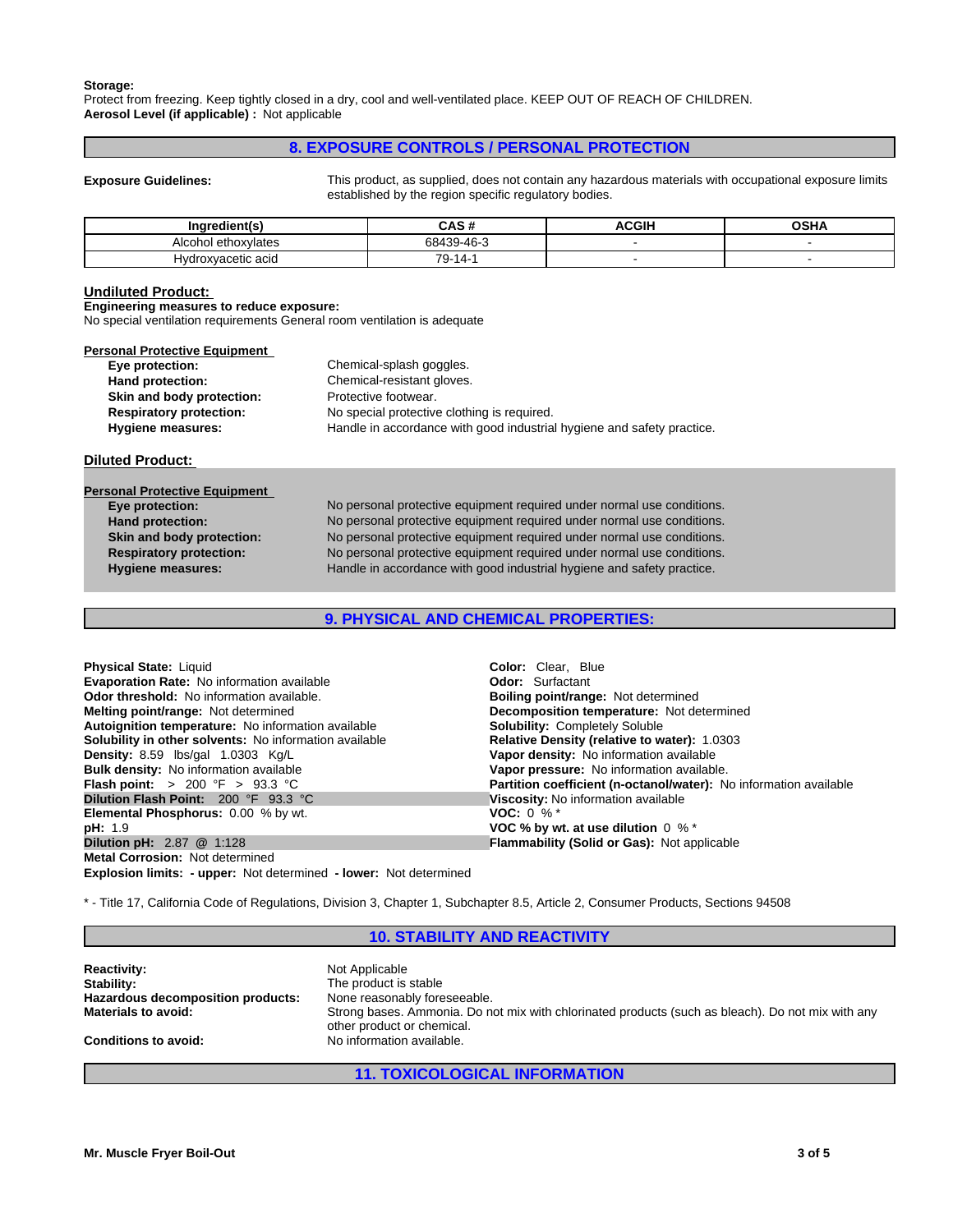### **Information on likely routes of exposure:**

Eye contact, Skin contact, Inhalation, Ingestion

### **Delayed, immediate, or chronic effects and symptoms from short and long-term exposure**

**Skin contact:** Corrosive. Causes severe burns. Symptoms may include burns, blisters, redness and pain (which may be delayed). **Eye contact:** Corrosive. Causes serious eye damage. Symptoms may include pain, burning sensation, redness, watering, blurred vision or loss of vision.

**Ingestion:** Causes burns/ serious damage to mouth, throat and stomach. Symptoms may include stomach pain and nausea. **Inhalation:** May cause irritation and corrosive effects to nose, throat and respiratory tract. Symptoms may include coughing and difficulty breathing.

**Sensitization:** No known effects.

# **Numerical measures of toxicity**

**ATE - Oral (mg/kg):** > 5,000

# **12. ECOLOGICAL INFORMATION**

**Ecotoxicity:** No information available.

**Persistence and Degradability:** No information available.

**Bioaccumulation:** No information available.

# **13. DISPOSAL CONSIDERATIONS**

Waste from residues / unused products: This product, as sold, if discarded or disposed, is a hazardous waste according to Federal regulations (40 CFR 261.4 (b)(4)). Dispose in compliance with all Federal, state, provincial, and local laws and regulations. This product, when diluted as stated on this SDS, is not a hazardous waste according to Federal regulations (40 CFR 261.4 (b)(4)). Under RCRA, it is the responsibility of the user of the product to determine, at the time of disposal, whether the waste solution meets RCRA criteria for hazardous waste. Dispose in compliance with all Federal, state, provincial, and local laws and regulations.

**Contaminated Packaging:** Do not re-use empty containers.

**RCRA Hazard Class (undiluted product):** D002 Corrosive Waste

RCRA Hazard Class (diluted product): Not Regulated

**14. TRANSPORT INFORMATION**

**DOT/TDG/IMDG:** Please refer to the Diversey HazMat Library, only available through Internet Explorer, http://naextranet.diversey.com/dot/, for up to date shipping information.

### **DOT (Ground) Bill of Lading Description:** LTD. QTY.

**IMDG (Ocean) Bill of Lading Description:** UN3265, CORROSIVE LIQUID, ACIDIC, ORGANIC, N.O.S., (glycolic acid), 8, III, LTD.QTY.

### **15. REGULATORY INFORMATION**

### **International Inventories at CAS# Level**

All components of this product are listed on the following inventories: U.S.A. (TSCA), Canada (DSL/NDSL).

**U.S. Regulations** 

**California Proposition 65:** This product is not subject to the reporting requirements under California's Proposition 65.

### **RIGHT TO KNOW (RTK)**

| Inaredient(s)       | <b>CAS#</b> | <b>MARTK:</b> | <b>NJRTK:</b> | <b>PARTK:</b> | <b>RIRTK:</b> |
|---------------------|-------------|---------------|---------------|---------------|---------------|
| Water               | 7732-18-5   |               |               |               |               |
| Alcohol ethoxylates | 68439-46-3  |               |               |               |               |
| Hydroxyacetic acid  | 79-14-1     |               |               |               |               |